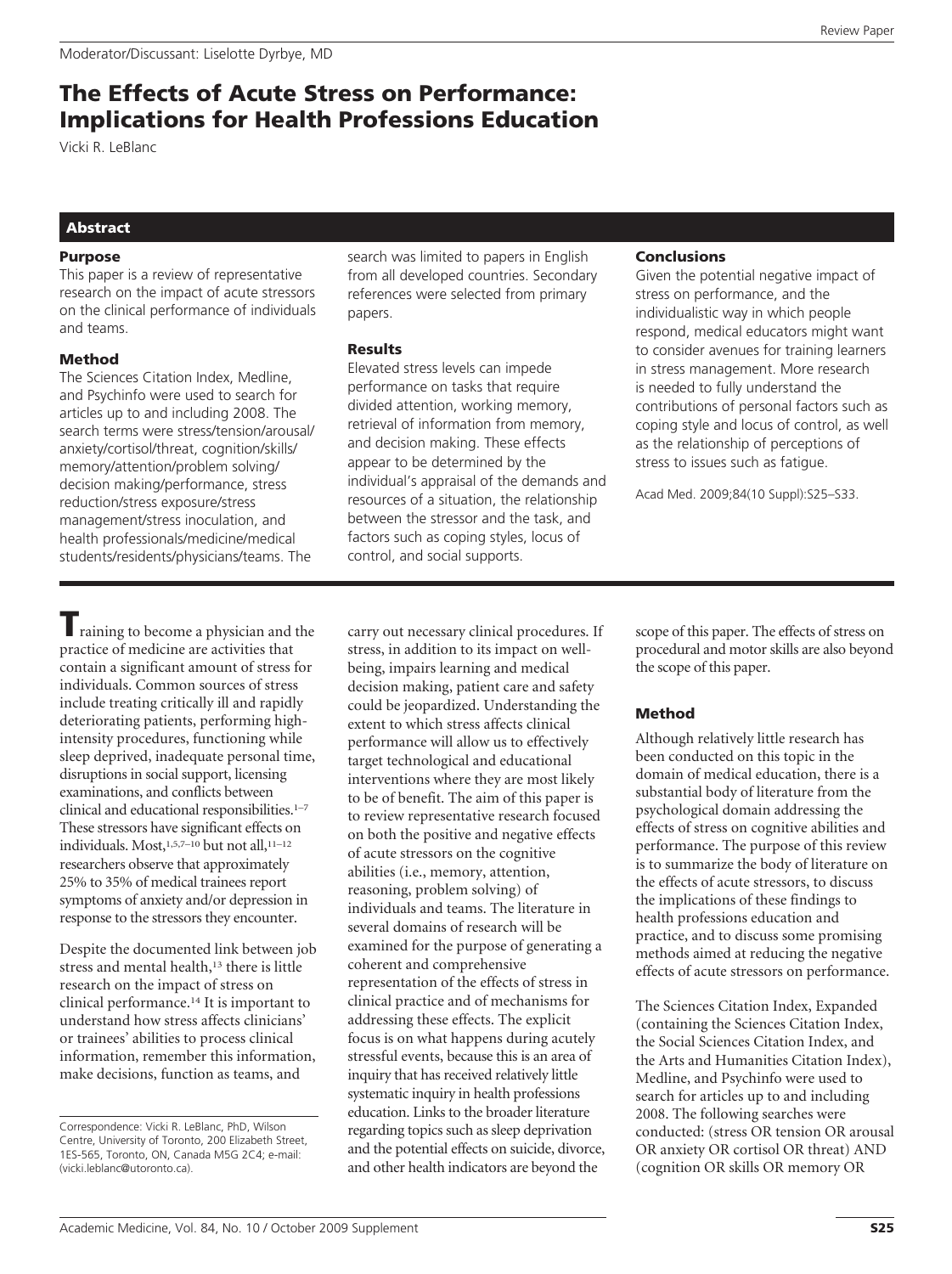attention OR problem solving OR decision making OR team performance OR performance), (stress reduction OR stress exposure OR stress management OR stress inoculation), and (stress) AND (health professionals OR medicine OR medical students OR residents OR physicians OR teams). The search was limited to papers in English from all developed countries. Secondary references were selected from primary papers. The use of the search terms revealed more than 1,000 peer-reviewed publications, including the bulk of the literature which addresses chronic stress and anxiety, as well as clinical levels of anxiety. A review of the abstract of each article to identify those that discussed acute stressors led to the selection of the 99 publications cited in this review.

## **What is stress?**

The term "stress" was coined in the 1930s by the endocrinologist Hans Selye.15 After exposing animals to various noxious stimuli, he found that they all showed a similar reaction that he labeled the General Adaptation Syndrome (GAS). The GAS contains three phases: an *alarm phase* in which an organism identifies a stressor or a threat and the body mounts an alarm response, a *resistance phase* in which the body attempts to adapt and cope with the stressor, and an *exhaustion phase* in which the resources are eventually depleted in the face of sustained stress and the body is unable to maintain normal function. The exhaustion phase can lead to long-term damage to the adrenal glands and the immune system, leading to depression, cardiovascular problems, and other mental issues.<sup>16,17</sup> While the latter two stages of the GAS have been instrumental in understanding the effects of chronic stress, the first stage (the alarm phase) is most pertinent to the study of performance under acute stressors and will be the main focus of this review.

The initial stress response is theorized to result from the interaction of the demands placed by an individual's environment and that person's resources to meet the demands. It is heavily influenced by a person's assessment of the situation.18,19 When individuals perceive a real or anticipated challenge to their primary goals (i.e., passing a licensing exam, keeping a patient stable during surgery), they appraise the

situation in a two-stage process. In a first stage of appraisal, they assess the demands required of the situation to reach or maintain the desirable goal. In a second stage of appraisal, they assess the resources—personal and environmental—available to meet the perceived demands of the situation. When the resources are assessed as being sufficient to meet the demands, the situation is assessed as a *challenge* and a positive psychological state of "eustress" ensues.19 When the demands are assessed as outweighing the resources of the individual, the situation is assessed as a *threat*. <sup>19</sup> A negative psychological response of "distress" ensues, including a variety of affective states (the most common being anxiety).

After either a challenge or threat appraisal, the sympathetic nervous system (SNS) will be activated if an active response is required. This results in the very rapid increase, over a period of seconds, of heart and respiration rates.<sup>20</sup> In addition to the SNS response, a threat appraisal leads to the activation of the hypothalamic–pituitary–adrenal (HPA) axis.21 The activation of the HPA axis results in the increased release of the hormone cortisol in the blood which is then diffused to the saliva over a period of minutes. This increase in cortisol levels influences areas of the brain that are heavily involved in cognitive processes: the amygdala, hippocampus, and prefrontal cortex.21,22

Thus, an individual's response (subjective and physiological) to demands that threaten an important goal is highly dependent on that individual's perception of the demands and of his or her resources available to meet those demands. Any factor that increases the perceived demands of a task or decreases the perceived resources to meet those demands increases the likelihood of a distress response. Socioevaluative stressors (where others could negatively judge performance) and uncontrollable stressors are the most likely to provoke a distress response.21 In the context of this paper, the terms "stress" and "stress response" will be used when referring to the distress response that ensues once a situation is assessed as a threat to maintaining or achieving a primary goal.

## **Results**

#### **Stress and performance**

To date, there has been relatively little research looking at the specific effects of stress on the performance of health professionals. Of the research that does exist, the findings are ambiguous. Some studies have shown impaired performance under acutely stressful conditions,23,24 while others have shown improved performance.25 The paucity of research and seemingly conflicting results have allowed the development of somewhat naïve perceptions by health professionals and educators regarding the effects of stress on performance. Beliefs that stress can enhance learning ("you learn better under the gun") coexist closely with beliefs that learning is optimized in conditions that are free of anxiety and stress. As a community, the risk we face by not fully understanding the effect of stress is that we could fail to adequately prepare individuals to function in emergency or crisis situations or, even worse, impair learning and acquisition of these skills.

The effects of stress on performance have been investigated quite extensively in domains such as psychology, high-risk industries (nuclear power plants, aviation, law enforcement), and psychoneuroendocrinology. In all of these domains, research into the effect of stress presents many challenges. Most important, it is difficult to predict when acutely stressful events (crises, emergencies) will occur in real life, and it is unethical to manipulate stressors during real-world events. As such, researchers have developed various approaches to investigate the effects of stress, from retrospective reviews of critical nuclear or aviation incidents, to high-fidelity simulations of military, nuclear, and aviation operations, to interventional studies in which the physiological processes of stress responses (elevated heart rate and cortisol levels) are recreated with the administration of pharmacological agents. Although each particular method has recognized limitations in the conclusions that can be drawn from its results, these various methods converge to allow us to draw some conclusions regarding the effects of stress on attention, memory, decision making, and, to some extent, group performance.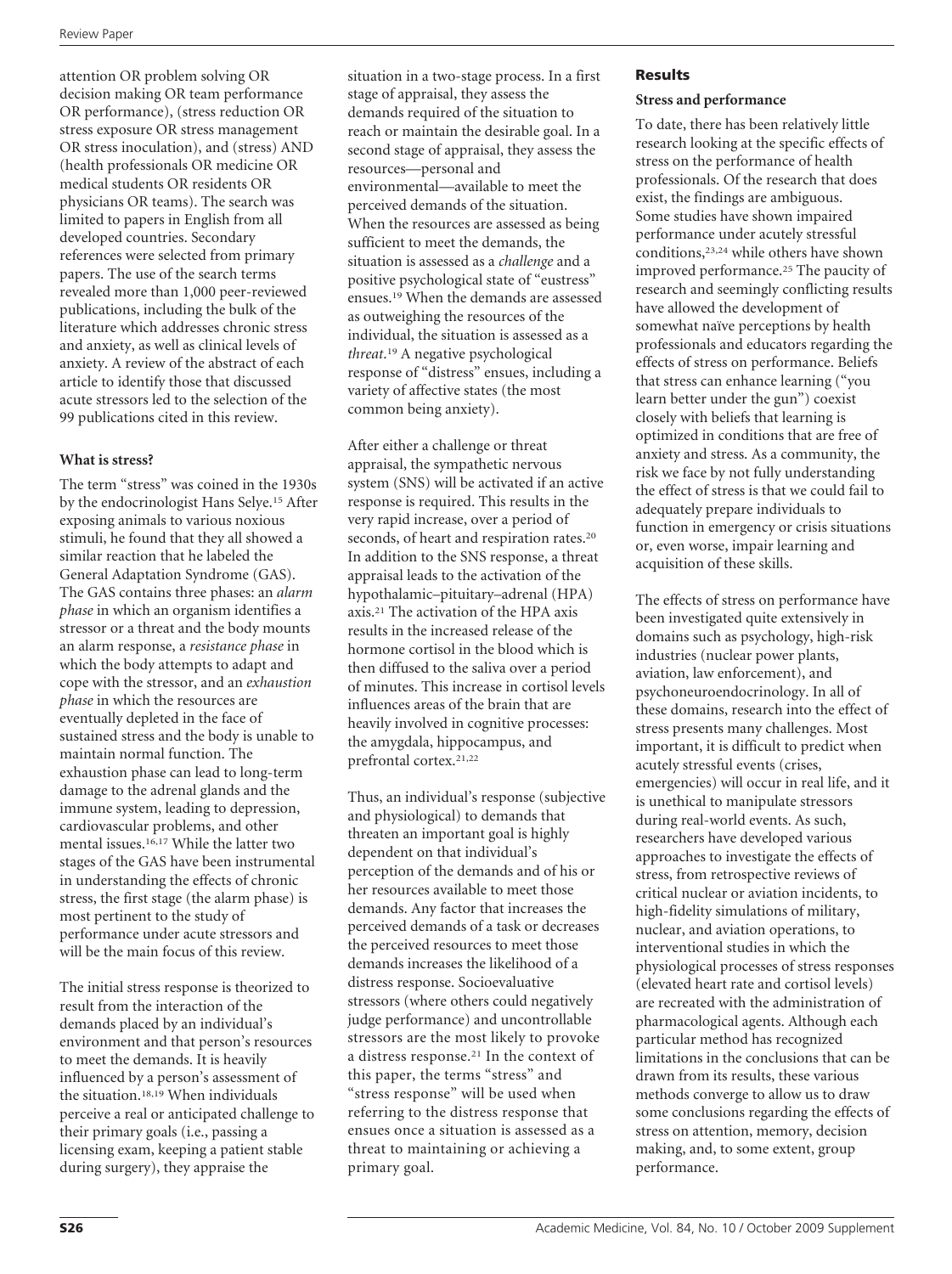**Stress and attention.** In their everyday activities, individuals are bombarded with all sorts of perceptual information. However, our ability to process this information is limited. Under stressful conditions, the cognitive system becomes overloaded, decreasing a person's attentional resources.26

The effects of this stress-related reduction in attentional resources on selective attention remain unclear. *Selective attention* is the process that allows us to focus on those stimuli that are relevant to us, preventing the cognitive processes from becoming overloaded with information. It is the filter that determines what information is processed and what is ignored. Some researchers argue that selective attention is facilitated under stressful conditions and that the limited resources are allocated to information that is relevant to the task being completed rather than to information that is irrelevant. As stress increases and attention becomes more selective, there is a growing exclusion of information that is irrelevant to the task at hand, a process called cue utilization reduction by.26 As such, stress will be beneficial when a task requires the exclusive focusing on target information. Alternatively, there is also some evidence that the reduction of attentional resources under stress may result in a decreased ability to filter out irrelevant information from relevant information.27 Hence, stress can also lead to increased distractibility of the individual.<sup>28</sup>

An explanation of the conflicting findings regarding the effects of stress on selective attention may lie in the relationship between a stressor and the task being performed. When feeling anxious, people's attention is biased towards threat-related information.29 Selective attention will be focused on those aspects of a stressful situation that induce the stress response. As such, if the task being performed is integrally related to the source of the stress (resuscitating a patient), then selective attention should be narrowed towards the task itself. However, if the source of stress is peripheral to the task being performed (i.e., loud noises, disruptive team members), then attention will be focused on the source of the stress, to the increasing exclusion of information related to the task itself. As such, the restriction in selective attention may be

disruptive to performance when the stress results from factors peripheral to the task and may facilitate performance when the task being performed is the source of the stress response.

Although there are conflicting findings regarding the effects of stress on selective attention, there is consistent evidence that *divided attention* tasks, those that require the integration of information from several sources, are vulnerable to the effects of stress and elevated cortisol levels.26,30,31 For the emergency medicine trainee who is leading a cardiac arrest team, and who must process information from multiple sources, performance is likely to be impaired under stress. In these conditions, in which there are multiple targets, performance will be impaired because one target will be selectively attended to, to the exclusion of other relevant targets. Tunnel vision (extremely narrow perspective) and premature closure (tendency to stop considering other possible diagnoses after a diagnosis is reached) are more likely to occur.32

**Stress and memory.** Memory—the ability to store, retain, and subsequently retrieve information—is critical to every aspect of medical training and clinical practice. There is a general belief, based on subjective experience, that stress influences memory. Many clinicians anecdotally report that some experiences during their training or clinical practice seem as if they will be remembered for a lifetime, whereas other events seem to have been forgotten (or never encoded) because of the stress surrounding the event. A brief survey of the literature can also be confusing, with some studies showing that stress impairs memory<sup>33,34</sup> and others showing that stress enhances memory.35,36 However, a close review of the literature reveals that the effects of stress depend on the memory phase that is activated during stressful situations.22 Stress responses and increases in cortisol levels differentially influence three components of memory: working memory, memory consolidation, and the retrieval of information from memory.

*Working memory.* Working memory consists of the capacity to store and manipulate information for brief periods of time.37 This is the process that allows the team leader in a cardiac arrest to simultaneously keep track of information gathered from multiple sources (clinical monitors, other team members), to keep previously learned information in mind (patient drug allergies), and to manipulate this information to reach clinical decisions. Elevated stress levels and cortisol levels appear to impair working memory.37,38 Elzinga and Roelofs39 observed that individuals who exhibited a threat response (cortisol and SNS responses) to a public speaking task were impaired on a task of working memory. In contrast, individuals who exhibited a challenge response (SNS arousal but not cortisol elevation) were not impaired on the working memory tasks. Similarly, Beilock and Carr<sup>40</sup> have observed that under pressure, individuals demonstrate performance decrements in solving a mathematical problem: a task that is thought to rely heavily on working memory. Working memory impairments are especially likely when the task load is high<sup>22,37</sup> and when performance is assessed during the stressful event itself.39

*Memory consolidation.* Memory consolidation is the process by which new and fragile memories are rendered into more stable and permanent memories.<sup>41</sup> Elevated stress responses, especially if they lead to increased cortisol levels, have been associated with the enhancement of memory consolidation.<sup>22,35,42</sup> Abercrombie and colleagues<sup>43</sup> asked participants to recall words they had learned two days earlier, immediately after being administered exogenous cortisol. The participants who had been administered moderate doses of cortisol (levels that mimic those observed during moderate stressors such as final examinations) performed better on a test of word recognition. The effect is especially strong for materials that are arousing or emotionally laden rather than neutral information.22,36,44 In addition, the facilitation of memory consolidation processes only occurs at moderate stress levels; extremely high levels of HPA axis activation will impair memory consolidation.43,45

Therefore, the general belief that individuals learn better from stressful events is supported by the research, but with an important caveat. Information from a to-be-remembered event will be retained quite well if it is that event that causes the stress response in the individual. If the stress is caused by something that is peripheral to the to-be-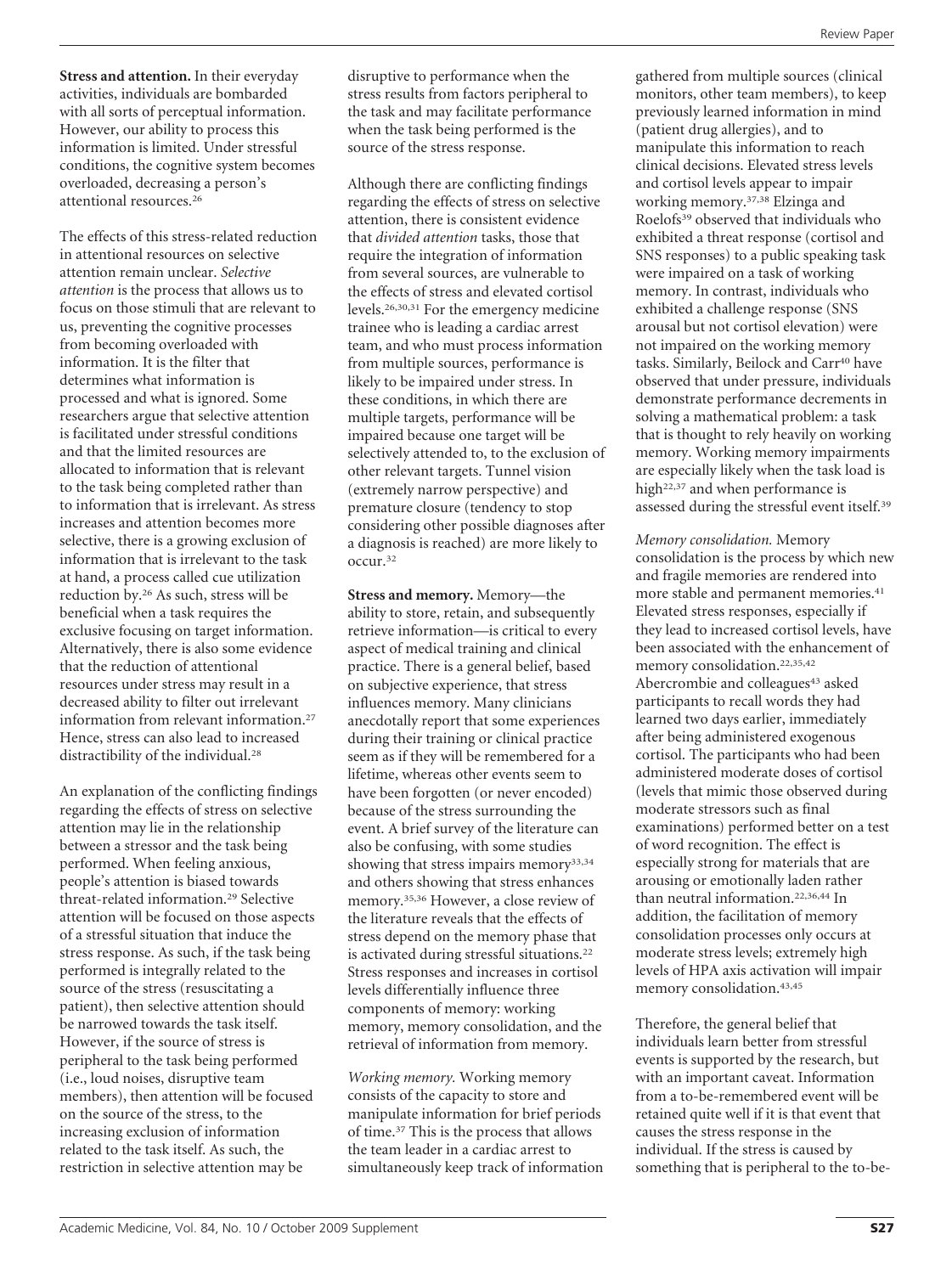remembered information, the consolidation of that information will not be enhanced.46 For example, a surgery resident who feels stressed during surgery because of an intimidating or abusive staff surgeon may develop a strong memory of the actions of the staff surgeon, but the resident's memory of the patient and of the surgery itself will likely not be enhanced. Similarly, a trainee who takes part in simulation sessions in which the primary source of stress is a socioevaluative one (being observed and assessed by a faculty member or fear of "losing face" in front of peers) will remember those aspects of the simulation session. However, the trainee's memory of the simulated scenario and associated learning points will not be enhanced. For trainees to have enhanced consolidation of the central details of a clinical case and, as a result, better learning, the case itself needs to be the source of the stress response.

*Memory retrieval.* In contrast to the facilitating effects on memory consolidation, stress leads to impairments in the retrieval of memories. In laboratory studies, elevated cortisol responses to psychosocial stressors (i.e., public speaking) led to impairments on tasks that required participants to remember previously learned information47–49 and to remember prior autobiographical events.50 As with working memory, it seems that the impairment in memory retrieval occurs when individuals have a threat response to stressors (and the accompanying cortisol response), with no impairments occurring in individuals who have a challenge response to a stressor. In a study by Buchanan and colleagues,<sup>33</sup> participants learned a list of words. One hour after learning the list of words, the participants were exposed to a stressor (immersion of hand in cold water) and then were immediately asked to recall the previously learned list of words. The participants who exhibited a threat response to the stressor (elevated cortisol responses and elevated SNS arousal) performed worse on the delayed recall test of the words. In comparison, those participants who exhibited a challenge response (SNS arousal without corresponding increase in cortisol levels) performed as well as participants in a control group. At lower levels of subjective stress, tasks that are dependent on the retrieval of information from

memory are either unaffected or enhanced.47,51 This effect seems to be limited to the free recall of information (when no cues are given to assist in the retrieval of information) and does not seem to impair recognition memory (remembering previously presented information when it is offered again).<sup>33,34</sup>

Consistent with these laboratory-based findings, LeBlanc and colleagues<sup>24</sup> have observed that skilled paramedics demonstrate significant impairments in the ability to solve drug calculation problems (a task that depends both on the retrieval of mathematical formulas from memory and in the storage and manipulation of information in working memory) immediately after working through highly stressful simulated scenarios. Thus, although a stressful learning episode may consolidate well into memory, the retrieval of previously learned material is less efficient under high levels of acute stress.

**Stress and decision making.** When stressed or anxious, individuals demonstrate an increased use of cognitive heuristics<sup>52</sup> and of decision-making strategies that are considered suboptimal. Vigilant decision making, considered optimal by many, consists of a systematic and organized information search, a thorough consideration of all available alternatives, the devotion of sufficient time to evaluate each alternative and the review of data before making a decision. In contrast, hypervigilant decision making is considered an impulsive and disorganized pattern of decision making. It consists of a nonsystematic or selective search for information, the consideration of only a limited set of alternatives, the rapid evaluation of the data, and the selection of a solution without reappraisal. The use of hypervigilant decision making when stressed has been associated with poor performance on laboratory-based tasks.<sup>32,53</sup>

However, hypervigilant decision-making strategies may represent adaptive responses to naturalistic task demands.54 In naturalistic tasks, decisions need to be made under time pressure, the data are ambiguous and/or conflicting, and decision makers are likely familiar with the tasks. In such conditions, it is argued that decision makers can use their experience to identify meaningful data and to generate reasonable options.55 In one of the few studies looking at decision making on naturalistic tasks under stress, researchers had participants identify unknown contacts that appeared on naval radar screens. These participants were familiar with the task. The results demonstrated that experienced participants who used hypervigilant decision-making strategies made a greater number of accurate identifications than those who used vigilant decision-making strategies.54 More research is required to compare vigilant and hypervigilant decision making in novices exposed to stressful situations.

**Stress and group performance.** The complex and dynamic nature of the medical environment often requires teamwork. In crisis or emergency situations, individuals are required to work together in a coordinated fashion to make decisions about patient care.56 Surprisingly, relatively little is known regarding the effects of stress on team work, group decision making, or performance. Much of the research on team performance under stress is based on retrospective reviews of aviation incidents or on observations of team work solely during crises or acute events.

The specific effects of stress on teams have been investigated with respect to two aspects of performance: team perspective and centrality of authority. Two groups of researchers have observed that increased stress leads to a loss of team perspective and decreased team performance on military decisionmaking tasks.56,57 This decrease in team perspective is thought to result from the attentional narrowing that occurs in individuals under stress. Although these two studies provide some insights into the effects of stress and team performance, these findings have not been confirmed or replicated with studies looking at different tasks, group composition, or stressors. As for the effects of stress on the centrality of authority, the results are conflicting. Some researchers have observed a centralization of authority under stress, where the control and decision making become concentrated in the high levels of hierarchy.58 In this case, team leaders were less receptive to input from other members of the team. In contrast, other researchers have observed team members becoming more receptive to information provided by other team members. During controlled laboratory decision-making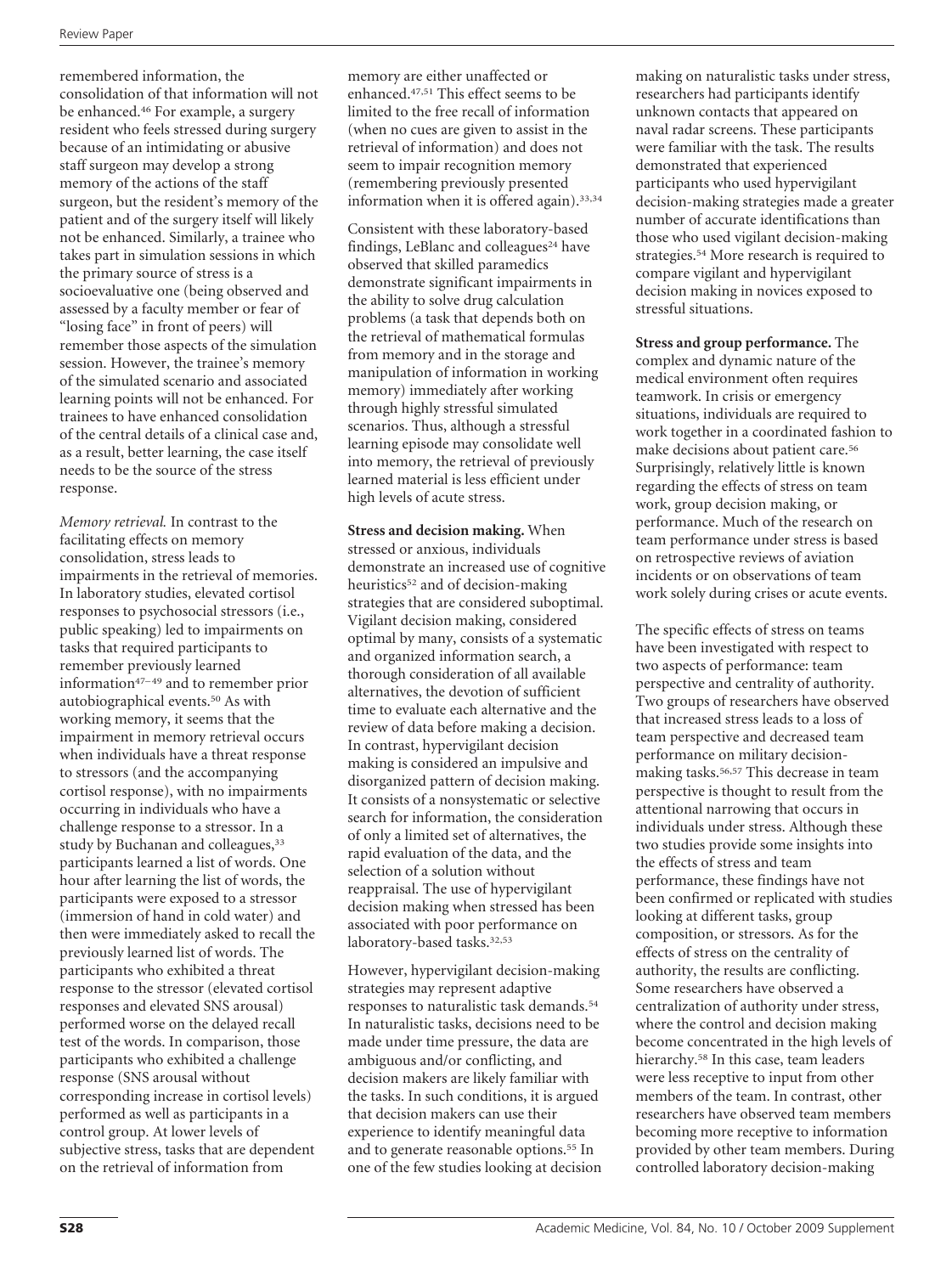tasks, Driskell and Salas<sup>59</sup> observed that their participants were more receptive to input from teammates when making decisions in stressful conditions compared with low-stress conditions.

The large part of research looking at stress and team performance has been aimed towards understanding what characteristics of the team lead to optimal performance during high-demand situations.<sup>60</sup> A number of characteristics of effective team performance in stressful events have been identified, such as the ability to adapt to changing situations, effective communication, and effective resource allocation, as well as the presence of situation awareness and clear leadership. These characteristics seem to depend on the presence of implicit coordination.<sup>60-63</sup> Implicit coordination occurs when teams are able to predict the needs of the task at hand and anticipate the actions of other team members in order to adjust their behavior accordingly. This implicit coordination depends on a shared mental model, a common understanding of the situation and tasks at hand.60 These mental models, when accurate, allow people to appropriately understand phenomena, draw inferences, make predictions, and decide what actions to take.60,64 Shared mental models are essential to implicit coordination because they allow members of a team to generate predictions about tasks and team demands in the absence of communication between team members.<sup>60</sup>

Although this body of research describes the underlying processes of effective teams, it does not shed light into such things as the factors that enhance or impair the development of shared mental models or of the forces that influence or shape a team's coordination during highacuity events.65 As such, substantially more research is required to understand how stress affects team interactions and how team dynamics adapt to stressful events, as well as to identify the factors of the environment that erode team coordination.

#### **Factors that affect stress response and performance**

While the review of the literature above presents some general trends and patterns regarding the effects of stress on performance, researchers have observed

significant individual differences in stress responses and performance. The most important moderators of stress responses and performance under stress are reviewed in this section.

**Coping styles.** A potentially important mediating factor in the appraisal of a situation as a challenge or a threat is an individual's coping style: the thoughts and behaviors used to manage both the internal and external demands of situations that are appraised as stressful.66,67 Although there is some debate regarding the classification of coping strategies, there are three main categories of coping styles.66,68 *Problemfocused coping* consists of addressing the problem causing the distress (i.e., having a plan of action, concentrating on the next step). *Emotion-focused coping* is aimed at reducing or managing the emotional distress that is associated with the situation (i.e., seeking emotional support, focusing on and venting of emotions). *Avoidance coping* is aimed at seeking to avoid or distract oneself from the situation (i.e., seeking out social diversion, engaging in distracting tasks). Problem-focused coping styles seem to be more effective in controllable situations in which individuals can manipulate the stressors,<sup>69</sup> and emotion-focused coping styles seem to be effective when dealing with stressors that are of brief duration and that cannot be controlled.<sup>70-72</sup> Avoidance coping styles, although associated with decreased subjective stress levels, have been associated with increased cortisol responses.69 As such, they may be detrimental to performance under stressful circumstances.

**Control.** A second potentially important mediating factor is an individual's locus of control: the extent to which that individual perceives that he or she has control over a given situation. Individuals with an internal locus of control are those individuals with the perceived feeling of being able to control events in their lives. These individuals are likely to develop a positive outcome expectancy and, consequently, lessened stress responses and performance impairments in acutely stressful situations.73 Individuals who, in the face of crisis, manage to retain a belief that they can control outcomes have been found to manage the experience far more effectively than individuals who believe they are controlled by external forces.<sup>74,75</sup> For example, higher levels of external

control are associated with depression in paramedics.76 Ambulance personnel reveal significantly more externality, thus less perceived control over what happens in their lives, which may make them more predisposed to the effects of stress.77

**Social support.** There is a substantial body of literature showing that individuals who have access to psychological support in demanding situations such as stressful employment or facing chronic stressors seem to be in better health compared with individuals without significant support. There is correlational evidence for beneficial effects of social support on endocrine and immune system parameters during stressful periods of life.78 During acute stressors, the presence of social support is associated with decreased cortisol responses,78 cardiovascular responses,79 and subjective stress responses.<sup>80</sup>

### **Discussion**

Although this critical review brings to light the fact that substantially more research needs to be conducted to gain a deeper understanding of stress responses and their impact on the performance of individuals and teams, some general patterns are emerging from the literature. First, stress is highly subjective. What is distress for one is eustress for another and a nonevent for a third. Second, it seems that the relationship between a stressor and a task is important in determining whether performance will be enhanced or impaired. When a stressor is contingent to the task being performed, a person's cognitive resources will be focused on that task, and certain aspects of performance may be facilitated. In contrast, stressors that are peripheral to a task seem to draw cognitive resources away from the task being performed, and performance is more likely to be impaired. These have important implications for health professions education and for how we prepare trainees to perform tasks under stressful conditions.

First, educators wishing to design stressful situations in the hopes of enhancing memory consolidation need to ensure that the source of the stress is intrinsically linked to the information that is to be learned. If the source of stress is peripheral to the task (i.e., having to perform in front of a group, or with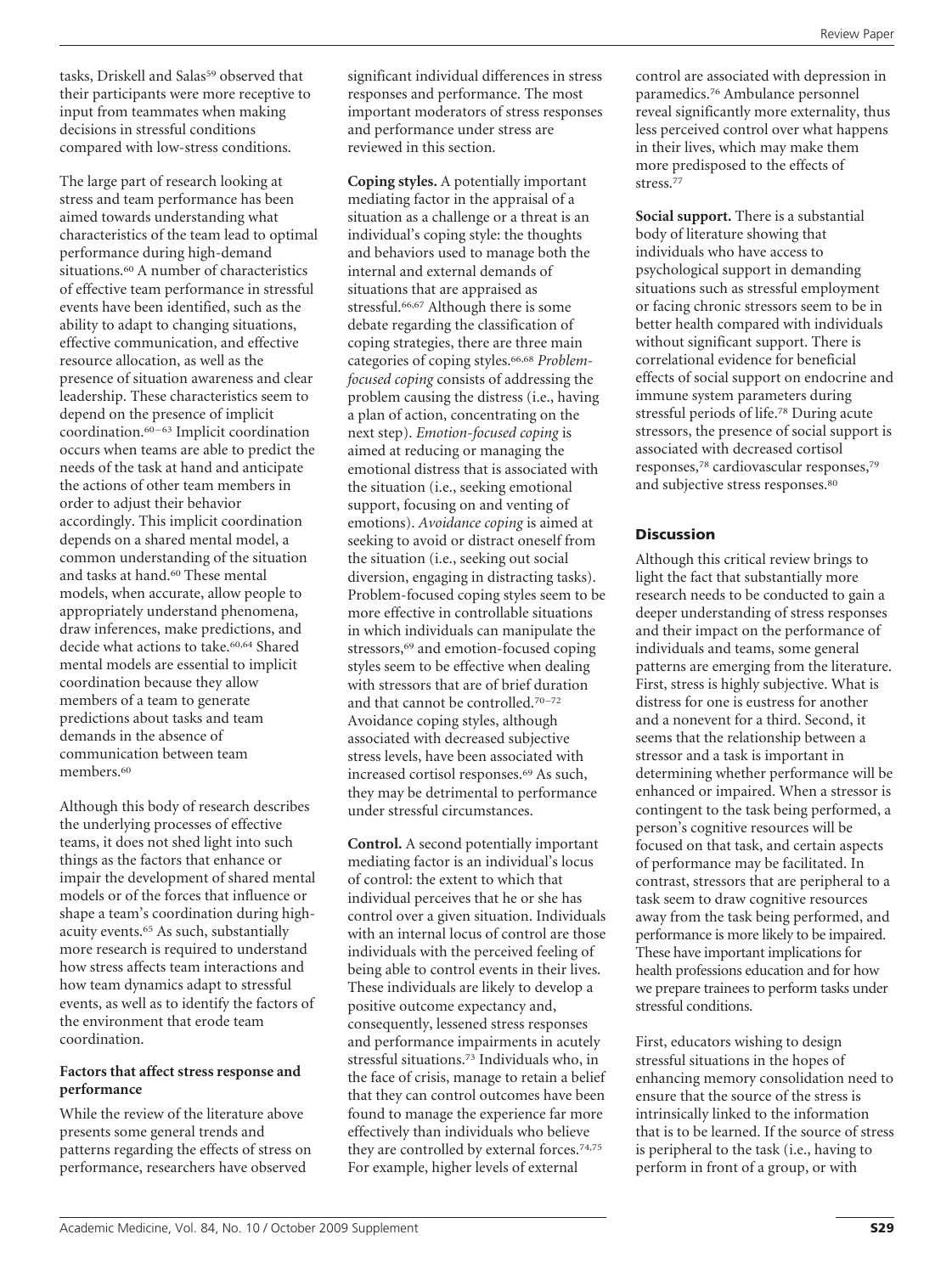disruptive teammates, loud noises, or intimidating or challenging staff), then learning will not be enhanced.

The second important implication of these findings is that training for highacuity events needs to go beyond training that is oriented solely towards the acquisition of skills and knowledge. Such training will be insufficient to prepare trainees to perform optimally under high-stress situations. In addition to this skills-based and knowledge-based training, training programs should supplement these with interventions aimed at developing the trainees' ability to cope with and withstand important stressors. Promising methods of training for stressful events are discussed in the following section.

Finally, the findings in this review bring to light the fact that more research is needed to gain a deeper understanding of the effects of stress, particularly in terms of attentional processes, decision making, and group performance. Furthermore, research looking at reactions to stress requires careful measurements to determine the level of stress, in particular distress, that is present in each individual participant. Mere immersion in a situation is insufficient because some are not stressed by that situation. Further, surface behavioral characteristics are insufficient; autonomic reactivity in the absence of cortisol elevations would imply eustress, not distress, and seems to have a decidedly different impact on the individual's performance.

## **Training for performance during stressful events**

A number of approaches have been developed in an attempt to optimize performance during stressful events. These approaches can be categorized as either skills-based training or as stress management interventions. In skillsbased training, the emphasis is on providing individuals or teams with the specific skills required during a crisis. In stress management interventions, the emphasis is placed on modifying the individual's appraisal of a potentially stressful situation. Promising examples of each approach are described in this section.

## **Skills-based training**

**Overlearning.** Overlearning training consists of requiring trainees to keep practicing newly acquired skills after the skill has been acquired to a level of proficiency.81 Overlearning can be effective in preparing trainees for performance under stressful conditions because of several factors.72 First, complex tasks are more likely to be impaired under stressful conditions than simple tasks.<sup>22,34</sup> Overlearning can contribute to the simplification of complex task and can thus make them less vulnerable to stress.72 Second, overlearning can lead to the automatization of skills so that they can be performed with little demand on cognitive processes.82 This frees up cognitive resources that can then be applied to coping with the stress response or with other aspects of performance. Finally, when tasks are overlearned and well drilled into trainees' repertoire, this can increase their sense of control in performing the task.72,82

Although overlearning has the potential to be an effective method of preparing trainees for performance under acutely stressful conditions, its application can have significant drawbacks if it is not carefully designed and executed. One of the more important drawbacks is that overlearning can limit the individual's ability to demonstrate flexibility in his or her response and to adapt to changing conditions.72,82

**Team training.** Recognizing that sound medical and technical abilities, although necessary, are not sufficient to ensure competent team performance in crises, many educators have developed team training interventions.83–86 The overall goal of team training is to foster the development of accurate shared mental models of patient care in high-stress situations.82,87 Several models of team training have been developed and applied in the aviation and military environments, such as cross-training, perceptual contrast training, team coordination training, team selfcorrection training, and guided error training.87 The model most widely applied in health professions is team coordination training, such as crisis resource management (CRM) training and medical emergency team (MET) training.83,88 Originating in the field of aviation, CRM training recognizes that individual and team performance can be significantly degraded in crisis situations. Although approaches vary, they are

typically tailored to anesthesia crises or cardiac arrests, and they generally center on the principles of situation awareness, establishment of leadership, clarity of roles, and personnel and resource management.86 Similarly, MET training focuses on improving the organization, efficiency, and reliability of crises team responses by emphasizing the reinforcement of organizational aspects of team performance, such as assuming designated roles independently, completing tasks or goals assigned to each role, and directed communication.<sup>83</sup> In the majority of cases, this form of training consists of didactic lectures, followed by hands-on practice at resolving medical crises with feedback. Although the bulk of team training is conducted with high-fidelity computerized mannequins placed in realistic clinical scenarios, some groups use vignettes, role modeling of ideal behaviors by video, and role playing.<sup>88</sup> There is accumulating evidence indicating that this type of training improves team performance in simulated crises,89 and there is some preliminary research indicating that team training can improve team performance at the bedside.88

#### **Stress management interventions**

**Preparatory information.** Based on the findings from medical studies that preparatory information can lessen negative reactions in patients about to undergo stressful clinical procedures, there is growing interest in the use of preparatory information for reducing stress reactions and enhancing performance in nonclinical settings.90 Preparatory information is hypothesized to be effective by rendering the stressor and the task less novel and more familiar, and by enhancing the sense of behavioral or cognitive control over an aversive event.72,90 The effectiveness of preparatory information lies not solely on a detailed description of an upcoming stressful event but also in providing information about prescriptive ways in which individuals can cope with the stressor and its effects.72 A comprehensive preparatory information strategy addresses how the person is likely to feel in a stressful setting (sensory information), describes the events that are likely to occur during the transition from normal to stressful conditions (procedural information), and provides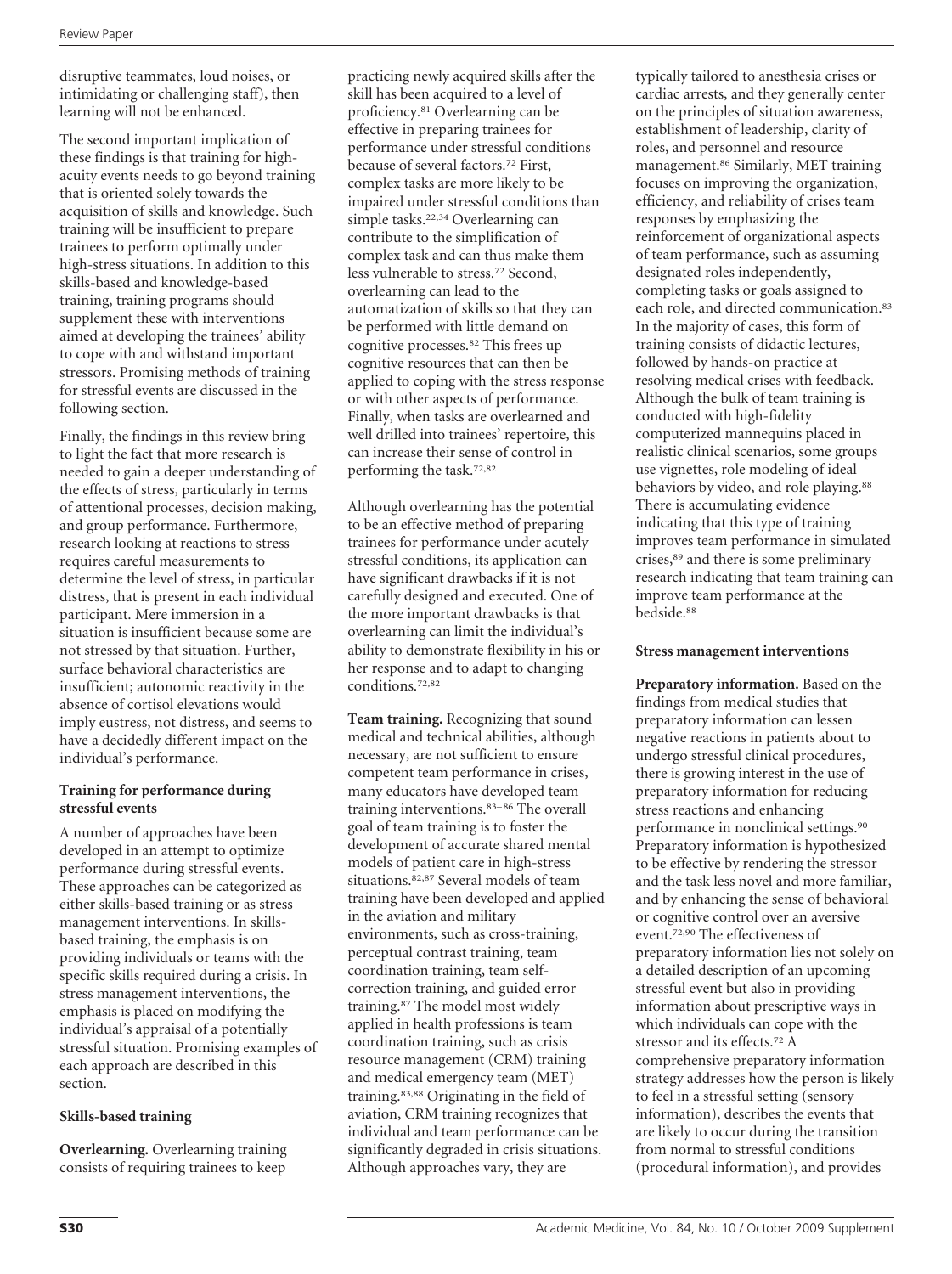information on how the person can counter the undesired effects of stress (instrumental information).

Although the research looking into the effectiveness of this approach to enhance performance in stressful environments is limited, the early findings are promising.91 In a study with military personnel, Inzana and colleagues<sup>90</sup> observed that presentation of preparatory information reduced subjective anxiety and improved performance accuracy on Naval decision making tasks. The beneficial effects of the intervention were observed in both a high stress and a normal stress condition.

Although the effectiveness of preparatory information on team performance has yet to be investigated, a promising platform is brought to mind with the recent work in the area of team communication. Lingard and colleagues<sup>92</sup> have shown that a preoperatory briefing with completion of a checklist led to a reduction in communication failures, an increase in the identification of problems and ambiguities, and modifications in the plan of how the case would proceed. Although this intervention did not specifically target team performance during high-stress situations, this sort of intervention holds promise. It could be further examined to determine whether its implementation reduces stress levels, increases shared understanding of the case, and, in doing so, enhances the implicit coordination and team performance during crisis situations.

**Stress inoculation training.** One promising method of reducing stress responses and performance impairments under acutely stressful conditions is stress inoculation training.<sup>93</sup> This three-phase cognitive– behavioral approach to stress management has proven effective in a variety of settings.72,94,95 By training effective coping skills before stress exposure, the objective of stress inoculation training is to prepare individuals to respond more favorably to stressful events. The first phase of the training is the conceptual/education phase, in which the goal is to help individuals gain a better understanding of the nature of stress and its effects. The second phase consists of the skill acquisition and rehearsal phase. The objective of this phase is the development and practice of coping skills to reduce anxiety and enhance the individual's

capacity to respond effectively to stressful situations. This phase is focused on training the individual to maintain an awareness of stress reactions and to invoke appropriate skills to reduce stress. These skills consist of cognitive restructuring techniques aimed at regulating negative emotions and thoughts and of relaxation techniques to increase control over physiological responses. The third and final phase consists of the application phase. The coping skills are applied in increasingly stressful conditions that approximate the real-world stressor environment.

Stress inoculation training has been found to be effective in reducing general state anxiety and performance anxiety (anxiety specific to the skills being addressed in the training) and in enhancing performance under stress.95–98 Stress inoculation training seems to be effective when run with groups of 8 to 10 participants, and it can be implemented successfully without an inordinate number of training sessions. Its effectiveness does not seem to be restricted to the laboratory setting, suggesting that it can be effective in applied settings such as health professions education.94 Finally, the beneficial effects of stress inoculation training can generalize to novel stress conditions and novel tasks,<sup>99</sup> which is crucial for any applied area in which the conditions of real-life environments are often dynamic, ambiguous, and emergent. It should be noted, however, that further research needs to be conducted regarding the extent to which the benefits of stress training will generalize across different stressors and different tasks. Further guidance on how to design stress inoculation interventions can be found in Meichenbaum's93 and Johnston's94,95 work.

#### **Conclusions**

Health care professionals and trainees are often required to provide care for patients or to learn new information in acutely stressful situations. The effects of stress on performance seem to be determined by the individual's appraisal of the demands and available resources in a situation, by the underlying cognitive processes required to perform a particular clinical task, by the relationship between the stressor and the task, and by mediating factors such as

coping styles, locus of control, and social supports. However, more research is required in this area to fully understand the contributions of these factors to performance under stress and to effectively prepare trainees to perform under acutely stressful conditions. Eventually, it will be useful to overlay the stress and stress management literature with other timely topics in medical education such as fatigue and burnout.

#### **Acknowledgments**

The author reports no conflicts of interest, including financial interests and relationships and affiliations relevant to the subject of this manuscript.

#### **References**

- **1** Toews JA, Lockyer JM, Dobson DJG, Brownell AK. Stress among residents, medical students, and graduate science (MSc/PhD) students. Acad Med. 1993;68(10 suppl):S46 – S48.
- **2** Butterfield PS. The stress of residency: A review of the literature. Arch Intern Med. 1988;148:1428 –1435.
- **3** Kain ZN, Chan K-M, Katz JD, et al. Anesthesiologists and acute perioperative stress: A cohort study. Anesth Analg. 2002;95: 177–183.
- **4** Linzer M, Gerrity M, Douglas JA, McMurray JE, Williams ES, Konrad TR. Physician stress: Results from the Physician Worklife Study. Stress Health. 2002;18:37–42.
- **5** McCue JD, Sachs CL. A stress management workshop improves residents' coping skills. Arch Intern Med. 1991;151:2273–2277.
- **6** Michie S, Williams S. Reducing work related psychological ill health and sickness absence: A systematic literature review. Occup Environ Med. 2003;60:3–9.
- **7** Reuben DB. Depressive symptoms in medical house officers: Effects of level of training and work rotation. Arch Intern Med. 1985;145: 286 –288.
- **8** Collier VU, McCue JD, Markus A, Smith L. Stress in medical residency: Status quo after a decade of reform? Arch Intern Med. 2002; 136:384 –390.
- **9** Peterlini M, Tiberio IFLC, Saadeh A, Pereira JCR, Martins MA. Anxiety and depression in the first year of medical residency training. Med Educ. 2002;36:66 –72.
- **10** Stecker T. Well-being in an academic environment. Med Educ. 2004;38:465–478.
- **11** Singh G, Hankins M, Weinman JA. Does medical school cause health anxiety and worry in medical students? Med Educ. 2004; 38:479 –481.
- **12** Toews JA, Lockyer JM, Dobson DJG, et al. Analysis of stress levels among medical students, residents, and graduate students at four Canadian schools of medicine. Acad Med. 1997;72:997–1002.
- **13** French JRR Jr, Caplan RD, Van Harrison R. The Mechanisms of Job Stress and Strain. Chichester, NY: John Wiley & Sons; 1982.
- **14** Schull MJ, Ferris LE, Tu JV, Hux JE, Redelmeier DA. Problems for clinical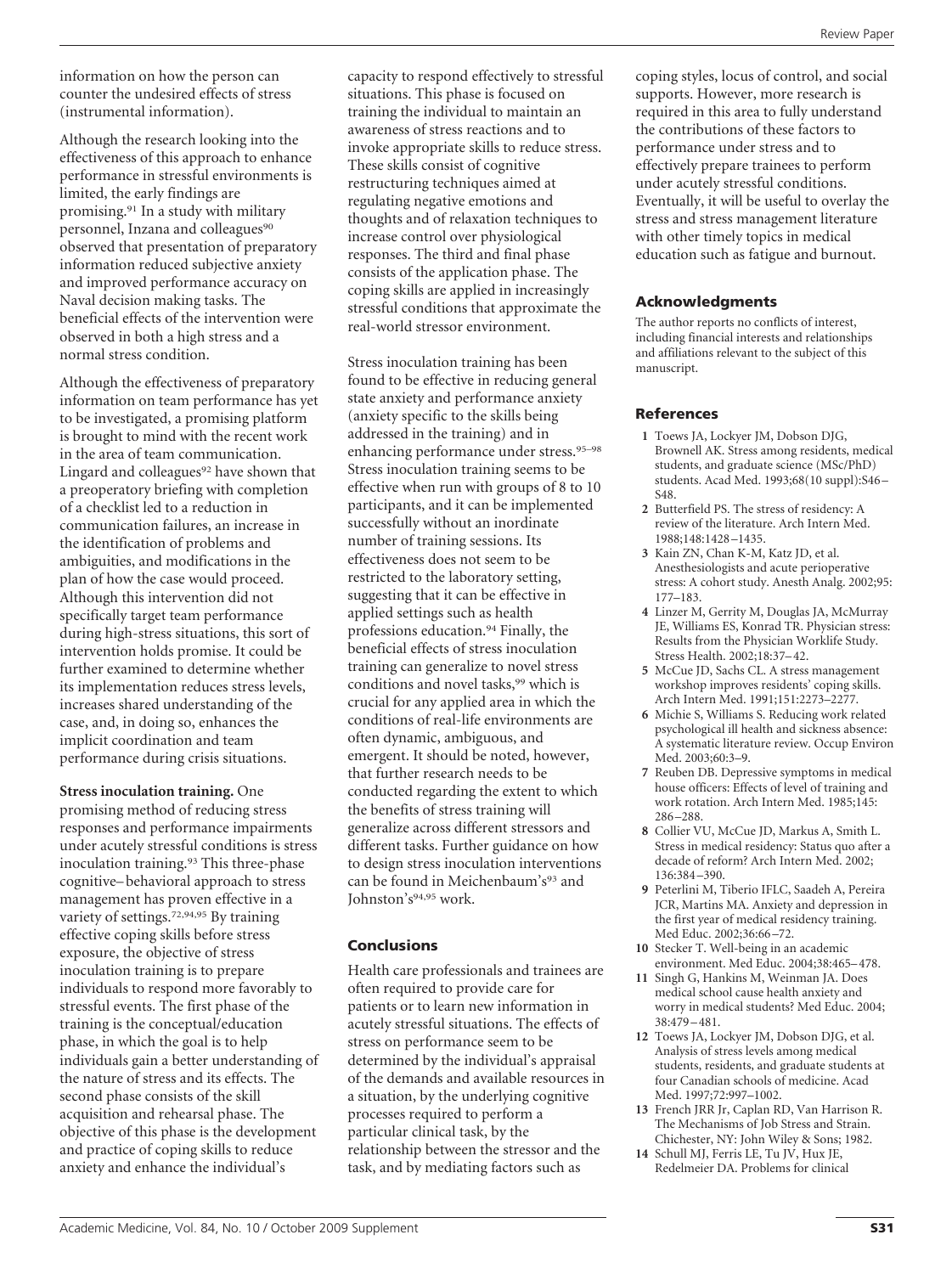judgment: 3. Thinking clearly in an emergency. Can Med Assoc J. 2001;164:1170 –1175.

- **15** Selye H. A syndrome produced by diverse nocuous agents. J Neuropsychiatr 1998;10: 230 –231.
- **16** Taylor SE. Health psychology: The science and the field. Am Psychol. 1990;45:40 –50.
- **17** Tsigos C, Chrousos GP. Hypothalamicpituitary-adrenal axis, neuroendocrine factors and stress. J Psychosomat Stress. 2002;53: 865–871.
- **18** Lazarus RS, Folkman S. Stress, Appraisal and Coping. New York, NY: Springer; 1984.
- **19** Tomaka J, Blascovich J, Kelsey RM, Leitten CL. Subjective, physiological, and behavioral effects of threat and challenge appraisal. J Pers Soc Psychol. 1993;65:248 –260.
- **20** Kemeny ME. The psychobiology of stress. Curr Dir Psychol Sci. 2003;12:124 –129.
- **21** Dickerson S, Kemeny ME. Acute stressors and cortisol responses: A theoretical integration and synthesis of laboratory research. Psychol Bull. 2004;130:355–391.
- **22** Wolf OT. The influence of stress hormones on emotional memory: Relevance for psychopathology. Acta Psychol (Amst). 2008; 127:513–531.
- **23** Cumming SR, Harris LM. The impact of anxiety on the accuracy of diagnostic decision-making. Stress Health. 2001;17:281– 286.
- **24** LeBlanc VR, McArthur B, King K, MacDonald R, Lepine T. Paramedic performance in calculating drug dosages following stressful scenarios in a human patient simulator. Prehosp Emerg Care. 2005;  $9:439 - 444.$
- **25** LeBlanc VR, Woodrow SI, Sidhu R. Dubrowski A. Examination stress leads to improvements on fundamental technical skills for surgery. Am J Surg. 2008;196:114 – 119.
- **26** Chajut R, Algom D. Selective attention improves under stress: Implications for theories of social cognition. J Pers Soc Psychol. 2003;85:231–248.
- **27** Braunstein-Bercovitz H. Does stress enhance or impair selective attention? The effects of stress and perceptual load on negative priming. Anxiety Stress Coping. 2003;16:345– 357.
- **28** Skosnik PD, Chatterton RT, Swisher T, Park S. Modulation of attentional inhibition by norepinephrine and cortisol after psychological stress. Int J Psychophysiol. 2000;36:59 –68.
- **29** MacLeod C, Rutherford EM. Anxiety and the selective processing of emotional information: Mediating roles of awareness, trait and state variables, and personal relevance of stimulus materials. Behav Res Ther. 1992;30:479 –491.
- **30** Bohnen N, Houx P, Nicolson N, Jolles J. Cortisol reactivity and cognitive performance in a continuous mental task paradigm. Biol Psychiatry. 1990;31:107–116.
- **31** Vedhara K, Hyde J, Gilchrist ID, Tytherleigh M, Plummer S. Acute stress, memory, attention and cortisol. Psychoneuroendocrinology. 2000; 25:535–549.
- **32** Keinan G. Decision making under stress: Scanning of alternatives under controllable and uncontrollable threats. J Pers Soc Psychol. 1987;52:639 –644.
- **33** Buchanan TW, Tranel D, Adolphs R. Impaired memory retrieval correlates with individual differences in cortisol response but not autonomic response. Learn Mem. 2006; 13:382–387.
- **34** De Quervain DJF, Roozendaal B, Nitsch RM, McGaugh JL, Hock C. Acute cortisone administration impairs retrieval of long-term declarative memory in humans. Nat Neurosci. 2000;3:313–314.
- **35** Buchanan TW, Lovallo WR. Enhanced memory for emotional material following stress-level cortisol treatment in humans. Psychoneuroendocrinology. 2001;26:307– 317.
- **36** Cahill L, Gorski L, Le K. Enhanced human memory consolidation with post-learning stress: Interaction with degree of arousal at encoding. Learn Mem. 2003;10:270 –274.
- **37** Lupien SJ, Gillin CJ. Hauger RL. Working memory is more sensitive than declarative memory to the acute effects of corticosteroids: A dose-response study in humans. Behav Neurosci. 1999;113:420 –430.
- **38** Beilock SL, Carr TH. On the fragility of skilled performance: What governs choking under pressure? J Exp Psychol Gen. 2001;130: 701–725.
- **39** Elzinga BM, Roelofs K. Cortisol-induced impairments of working memory require acute sympathetic activation. Behav Neurosci. 2005;119:98 –103.
- **40** Beilock SL, Carr TH. When high-powered people fail: Working memory and "choking under pressure" in math. Psychol Sci. 2005; 16:101–105.
- **41** Squire LR. Memory and the hippocampus: A synthesis from findings with rats, monkeys, and humans. Psychol Rev. 1992;99:195–231.
- **42** Cahill L, McGaugh JL. Mechanisms of emotional arousal and lasting declarative memory. Trends Neurosci. 1998;21:294 –299.
- **43** Abercrombie HC, Kalin NH, Thurow ME, Rosenkrankz MA, Davidson RJ. Cortisol variation in humans affects memory for emotionally laden and neutral information. Behav Neurosci. 2003;117:505–516.
- **44** Hamman SB, Ely TD, Grafton ST, Kilts CD. Amygdala activity related to enhanced memory for pleasant and aversive stimuli. Nat Neurosci. 1999;2:289 –293.
- **45** Erickson K, Drevets W, Schulkin J. Glucocorticoid regulation of diverse cognitive functions in normal and pathological states. Neurosci Biobehav Rev. 2003;27:233–246.
- **46** Christianson S-A. Emotional stress and eyewitness memory: A critical review. Psychol Bull. 1992;112:284 –309.
- **47** Buchanan TW, Tranel D. Stress and emotional memory retrieval: Effects of sex and cortisol response. Neurobiol Learn Mem. 2008;89:134 –141.
- **48** Domes G, Heinrichs M, Rimmele U, Reichwald U, Hautzinger M. Acute stress impairs recognition for positive wordsassociation with stress induced cortisol secretion. Stress. 2004;7:173–181.
- **49** Kuhlmann S, Piel M, Wolf OT. Impaired memory retrieval after psychosocial stress in healthy young men. J Neurosci. 2005;25:2977–2982.
- **50** Buss C, Wolf OT, Witt J, Hellhammer DH. Autobiographical memory impairments following acute cortisol administration.

Psychoneuroendocrinology. 2004;29:1093– 1096.

- **51** LeBlanc VR, Bandiera G. The effects of examination stress on the performance of emergency medicine residents. Med Educ. 2007;41:556 –564.
- **52** Shaham Y, Singer JE, Schaeffer MH. Stability/ instability of cognitive strategies across tasks determine whether stress will affect judgmental processes. J Appl Soc Psychol. 1992;22:691–713.
- **53** Baradell JG, Klein K. Relationship of life stress and body consciousness to hypervigilant decision making. J Pers Soc Psychol. 1993;64:267–273.
- **54** Johnston JH, Driskell JE, Salas E. Vigilant and hypervigilant decision-making. J Appl Psychol. 1997;82:614 –622.
- **55** Klein G. The effect of acute stressors on decision making. In: Driskell JE, Salas E, eds. Stress and Human Performance. Mahwah, NJ: Lawrence Erlbaum Associates; 1996.
- **56** Driskell JE, Salas E, Johnston J. Does stress lead to a loss of team perspective? Group Dyn. 1999;3:291–302.
- **57** Ellis APJ. System breakdown: The role of mental models and transactive memory in the relationship between acute stress and team performance. Acad Manage J. 2006;49:576 – 589.
- **58** Foushee HC. Dyads and triads at 35,000 feet: Factors affecting group process and aircrew performance. Am Psychol. 1984;39:885–893.
- **59** Driskell JE, Salas E. Group decision making under stress. J Appl Psychol. 1991;76:473– 478.
- **60** Cannon-Bowers JA, Salas E. Reflections on shared cognition. J Organ Behav. 2001;22: 195–202.
- **61** Entin EE, Serfaty D. Adaptive team coordination. Hum Factors. 1999;41:312– 325.
- **62** Undre S, Sevdalis N, Healy AN, Darzi A, Vincent CA. Teamwork in the operating theatre: Cohesion or confusion? J Eval Clin Pract. 2006;12:182–189.
- **63** Urban JM, Weaver JL, Bowers CA, Rhodenizer L. Effects of workload and structure on team processes and performance: Implications for complex team decision making. Hum Factors. 1996;38:300 – 311.
- **64** Banks AP, Millward LJ. Differentiating knowledge in teams: The effects of shared declarative and procedural knowledge in team performance. Group Dyn. 2007;11:95– 106.
- **65** Lingard L, Espin S, Evans C, Hawryluck L. The rules of the game: Interprofessional collaboration on the intensive care unit team. Crit Care. 2004;8:R403–R408.
- **66** Folkman S, Moskowitz JT. Coping: Pitfalls and promise. Annu Rev Psychol. 2004;55: 745–774.
- **67** Wetzel CM, Kneebone RL, Woloshynowych M, et al. The effects of stress of surgical performance. Am J Surg. 2006;191:5–10.
- **68** Endler NS, Parker JDA. Assessment of multidimensional coping: Task, emotion, and avoidance strategies. Psychol Assess. 1994;6:  $50 - 60.$
- **69** LeBlanc VR, Regehr C, Jelley RB, Barath I. The relationship between coping styles, performance and responses to stressful